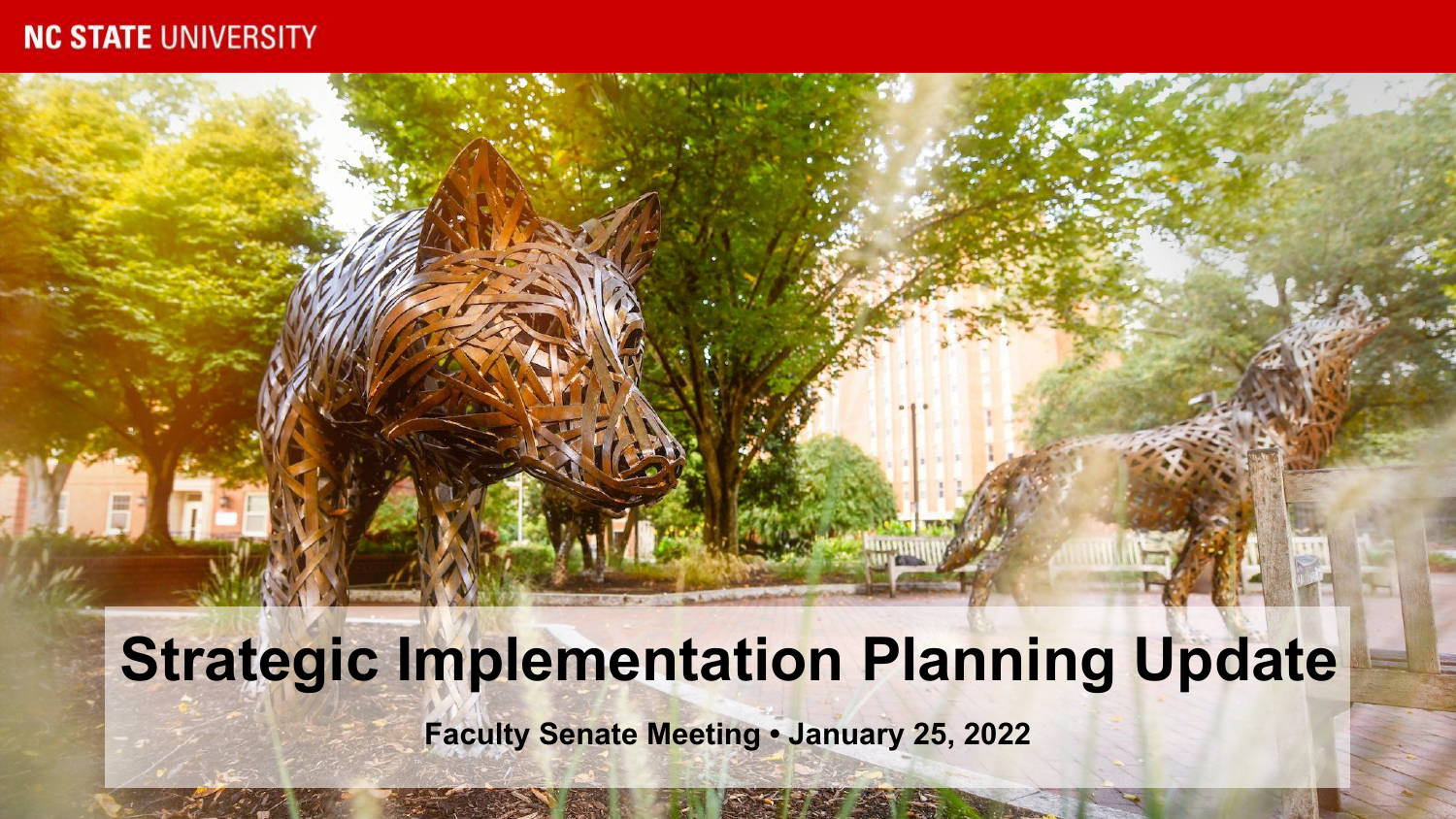# **FY 2022 - FY 2024 Implementation Plan: Summary and Next Steps**

|                                                                               | Incorporate                 |                             |                                                    | Current high-level university initiatives                      |  |
|-------------------------------------------------------------------------------|-----------------------------|-----------------------------|----------------------------------------------------|----------------------------------------------------------------|--|
|                                                                               | <b>Review / Incorporate</b> |                             |                                                    | Post COVID-19 Innovation<br><b>Task Force reports/feedback</b> |  |
|                                                                               | <b>Review / Incorporate</b> |                             | Feedback on previous<br>implementation initiatives |                                                                |  |
|                                                                               |                             | <b>Review / Incorporate</b> |                                                    | <b>Recommendations from</b><br><b>SP Task Force reports</b>    |  |
|                                                                               |                             | <b>Metrics</b>              |                                                    | Select data and set goals                                      |  |
| College and unit-level plans to<br><b>Refresh</b><br>align with Wolfpack 2030 |                             |                             |                                                    |                                                                |  |
|                                                                               | <b>Continue to Engage</b>   |                             |                                                    | University, faculty, staff and student leaders                 |  |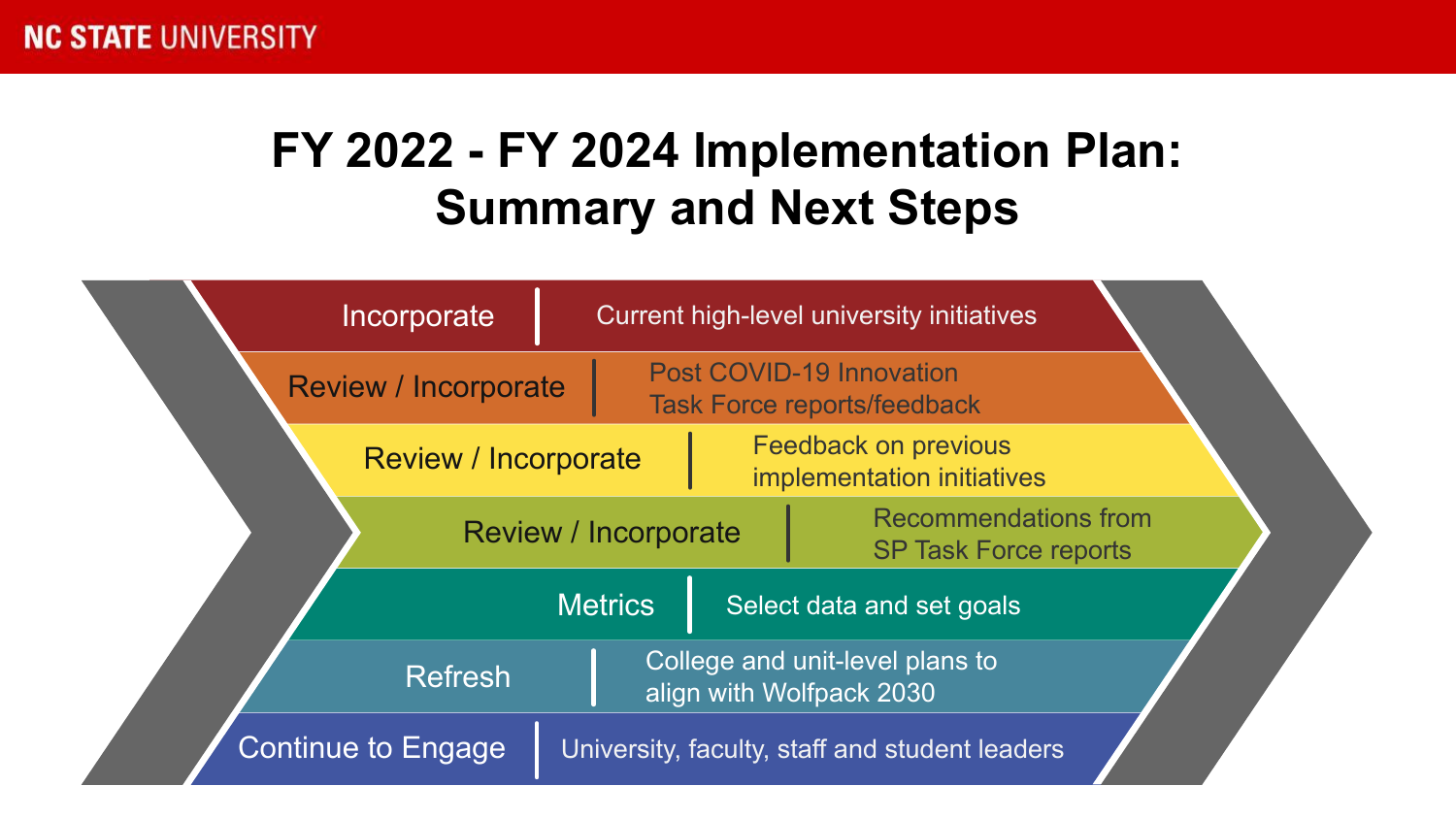## **Wolfpack 2030: Implementation Planning Timeline**